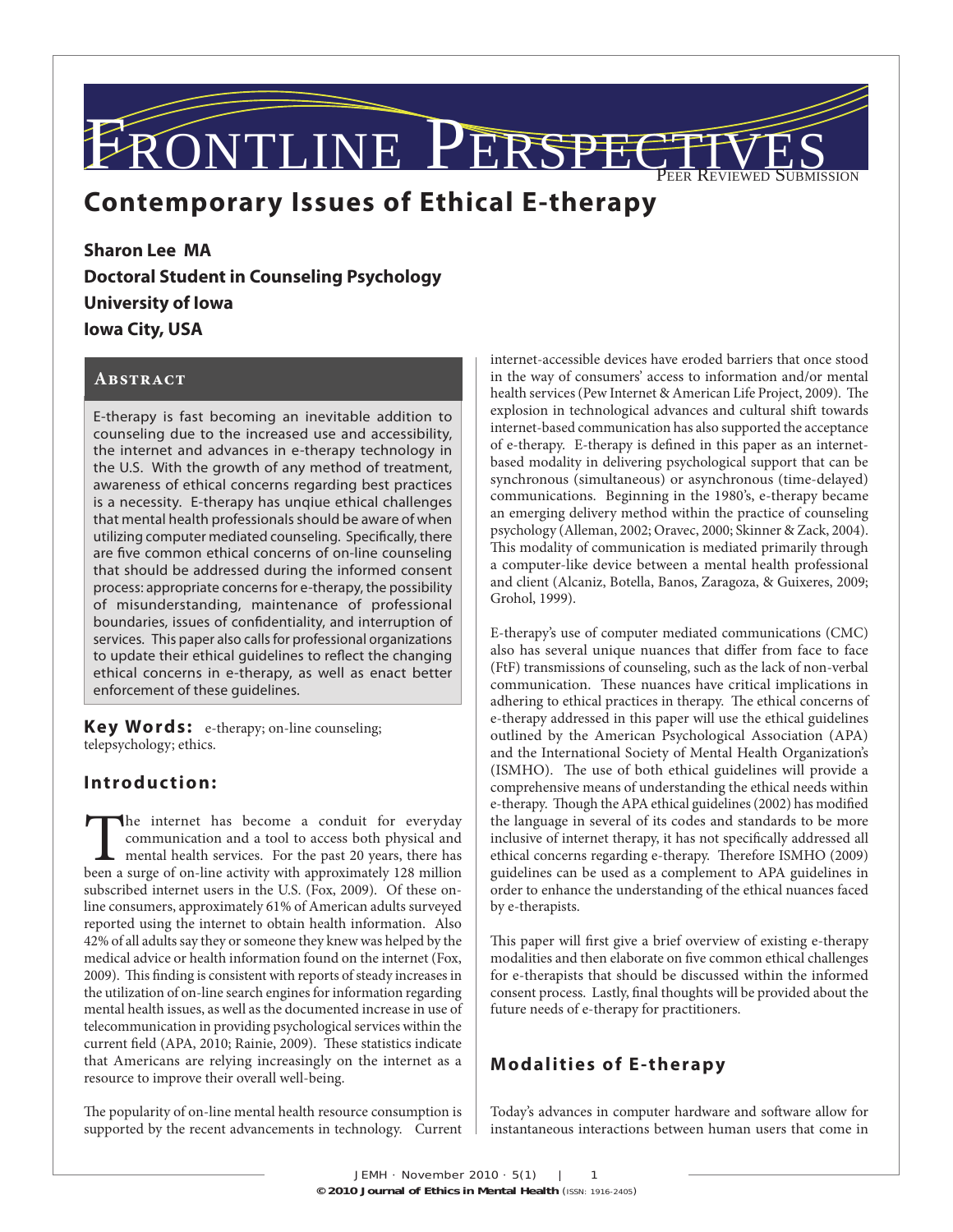various formats, such as: e-mail, support groups, live chats, videoconferencing, and informational websites. E-mail counseling was one of the first methods to be utilized in e-therapy. An asynchronous method, this modality allows the client and therapist to exchange short narratives through e-mail. Typically, most e-mail services limit responses to 200 words and clients are provided with a response from the therapist within 48 hours. On-line support groups are held in open forums that connect individuals all over the world surrounding a specific mental help topic (Oravec, 2000). This format generally has a rolling membership and allows anonymity for users who wish to participate (Oravec, 2000). Unlike e-mail and support groups, video conferencing and live chats are synchronous methods of communication which allow for instantaneous conversation between users. Finally, informational websites provide psychoeducational information about various mental health topics. These various modalities within e-therapy all have their unique strengths and challenges, and are not immune to common ethical dilemmas that therapists may face.

# **Common Ethical Concerns of E-therapy**

With the new technological advances in conducting therapy, mental health professionals need to be continually vigilant about conducting therapeutic services in the most ethical manner possible. This ensures that trust and quality services are provided as e-therapy continues to become mainstreamed. Providing ethical services for clients is a difficult challenge for therapists. Despite the overlapping ethical considerations between e-therapy and FtF modality, there are additional challenges that are unique to on-line delivery. Five ethical challenges that will be elaborated in this paper are: appropriate concerns for e-therapy, the possibility of misunderstanding, maintenance of professional boundaries, electronic confidentiality and privacy issues, and interruption of therapy due to technological problems. All five concerns are important components to include within an informed consent process.

#### **Appropriate concerns for e-therapy**

One of the first risks of e-therapy to be discussed with the client during the informed consent process are the appropriate concerns that e-therapy can address. For instance, clients whose presenting concerns are due to an immediate crisis, eating disorder, or severe psychosis would not fit well within this modality due to the difficulty in ensuring the safety or accuracy of assessment without visual cues and the physical proximity of the client (Kanani & Regehr, 2003; Metanoia, 2009). Self-harm is especially a concern within this modality due to several limiting factors within e-therapy. For instance, those who offer e-therapy through e-mail communication will find that it is lacking in its immediacy of receiving and responding to communications by a suicidal client. Additionally, those who offer therapy over instant messaging are often only given a screen name and may not know the location of the client at the time of communication. Therefore provision of emergency care may be difficult if the client had not provided and/or is resistant in providing any additional contact information,

such as his or her current location. (Kanani & Regehr, 2003; Shaw & Shaw, 2006). Due to the safety challenges associated with e-therapy, the ISMHO (2009) guidelines recommend that therapists inform clients of possible emergency procedures, obtain proper contact information that can be used to inform emergency officials if the situation arises, and identify alternative therapists or another mental health professional that is local to the client and has agreed to be accessible to the client if needed.

#### **Possibility of misunderstanding**

Another risk that clients are likely to encounter while engaged in e-therapy is the potential misunderstanding between therapist and client due to the missing non-verbal cues (ACA, 2005; Alleman, 2002; Mallen, Vogel, & Rochlen, 2005; Recupero & Rainey, 2005). Within FtF therapy, both therapist and client have the benefit of non-verbal cues that enhance the understanding of what is being said in session. These non-verbal communications allow for more subtle communication of important feelings, such as empathy and understanding. However, within some modalities of e-therapy, such as e-mail or live chats, non-verbal cues are not accessible for either the therapist or client. In Haberworth, Parr, Bradley, Morgan-Fleming, & Gee's (2008) qualitative study of counselors- in-training experiences of communicating with a client via an instant message chat function, they found that the dearth of non-verbal communications could hinder conversations between the therapist and client. This was especially true for those who had little prior experiences with communicating on-line. This study highlights the importance of body language as well as prior experience with the communication medium within a therapeutic session. Without these two components, a potentially difficult environment for building the therapeutic alliance could be created. Thus it is important to consider building more time into fostering the alliance, as well as taking care in discussing the methods of conveying meaning within the sessions.

One method of building trust and alliance is to address these risks early on within the informed consent process. Not doing so could easily lead to feelings of frustration, lack of control, and hurt between the client and therapist. During the first few sessions, an exploration of alternative methods that both parties can implement to reduce the risk of misunderstanding can help to facilitate communication within the counseling sessions. Some alternative methods proposed are: emoticons, use of capital letters, fonts, and sizes as a means to provide text-based cues of typical non-verbal behavior (Alleman, 2002). Adjustments, such as these, can help to accommodate some limitations of service delivery over the internet. Another method of assisting in the facilitation of communication and trust is to encourage the use of teleconferencing technology. This technology allows for direct observation of non-verbal body language communication that is often lost in other modalities of e-therapy. Additionally, this method of communication has become a growing trend as more personal computers are equipped with webcams. Free programs such as Skype are becoming more popular as a method of communication on-line. For instance, in a recent survey video conferencing has quadrupled in direct mental health service use between 2000 and 2008 (APA, 2010). Though the percentage of mental health professionals utilizing this technology is still quite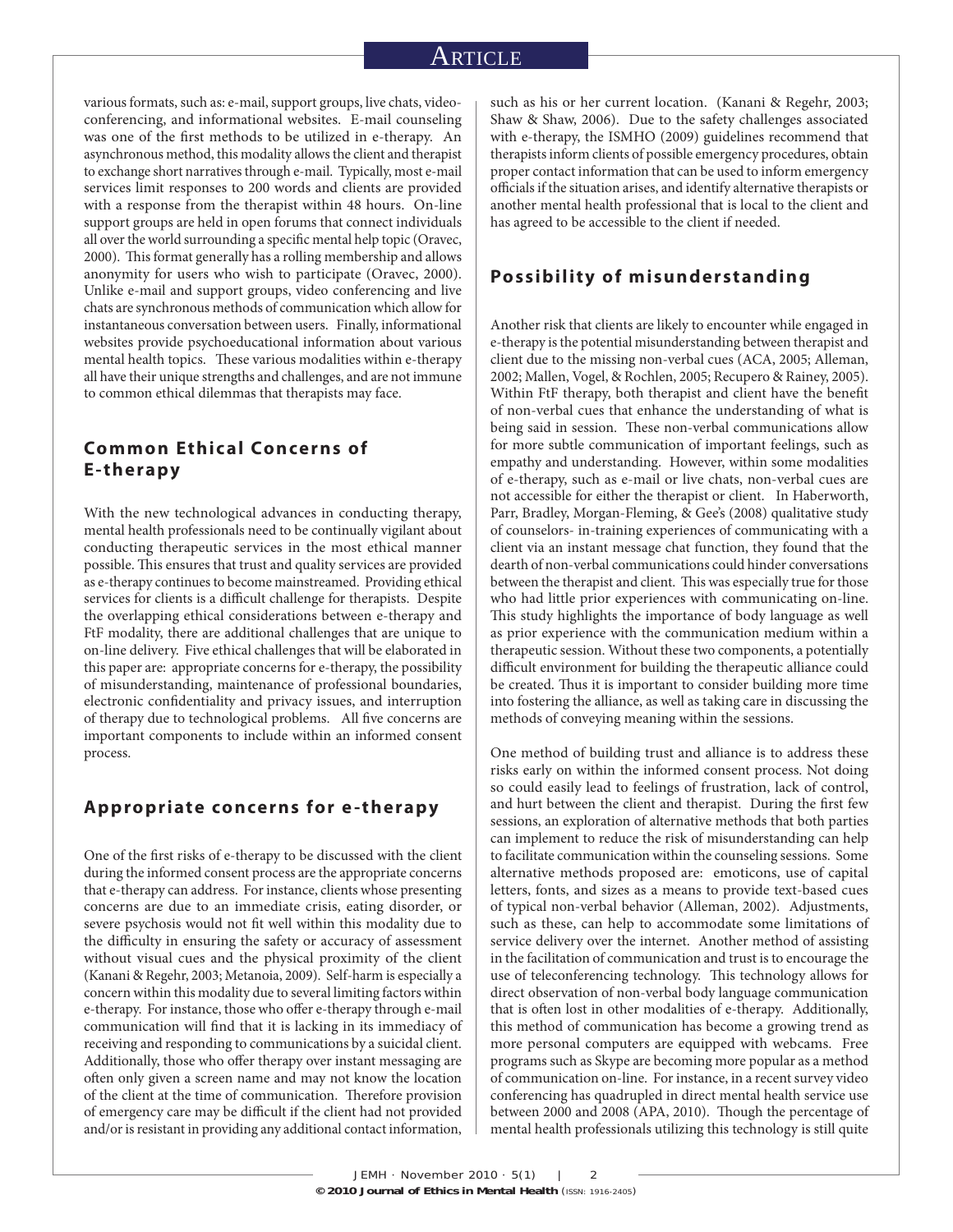small compared to use of e-mail, it has shown great potential in overcoming communication barriers often experienced within other modalities of on-line communication.

# **Maintenance of professional boundaries**

A third challenge within e-therapy is maintaining the delicate balance between professional and personal boundaries. One important boundary concern is the ever growing accessibility of private information on the internet. Today's internet users utilize search engines and social network webpages, such as Wikipedia or Facebook, than in the past (Rainie, 2009). For instance, Lenhart (2009) found that in a survey of adults 18 and older, 46% use social networking websites such as Facebook, Myspace, and Linkedln. Additionally, there is documented increase of clients utilizing these websites to gain additional information about health professionals and illness, as a means to connect to their health care providers, or to find medical or emotional support (Lehavot, 2009). Though the ethics codes were created to apply directly to professional activities, cyberspace constantly blurs the boundaries of professional and personal. Ethical guidelines that were developed to address multiple relationships are not specific to this type of on-line activity. However, APA ethical guidelines do state that any forseeable multiple relationship that may be potentially harmful should be avoided. Therapists should be aware of the type of personal information about themselves that is accessible to the public on-line. This potential for harm is especially salient in therapist's use of blogs or social networking sites, such as Facebook (Lehavot, 2009). For instance, if a client requests to "friend" their therapist on Facebook, which allows them access to the therapist's profile, this puts the mental health professional in a difficult situation if the profile was not meant for public viewing. Potentially damaging information may be accessed by the client, and could be counterproductive to treatment. However, if the request to access and connect with the therapist through social networking is denied, this could also be damaging towards the established therapeutic alliance. Therefore, boundaries in cyberspace should also be discussed if necessary, and privacy options for social networking sites should be utilized as means in controlling the type of information are accessible to the public.

The second challenge to professional boundaries is the increased incidences of distraction when providing service and likelihood of confidentiality breaches when working from a distance. One of the greatest benefits of e-therapy is the convenience of providing services from home. However, this can also increase the risk of distractions while providing services as the professional and personal sphere becomes more blurred. This can increase the chances of distraction by family members or household duties, which may decrease the quality of the therapy session. Haberstroh et al. (2008) recommended that professional and personal life spheres be clearly delineated when therapists work from home. This could include set hours in a private and separate room or office so that professional business can take place without distraction. Additionally, extra precaution regarding the accessibility of the computer by others should be taken to ensure confidentiality. Such precautions could be to avoid using a family computer and enabling a password protection for the computer used for therapy

purposes. By adhering to these boundaries, therapists are able to maintain best practices and decrease the risk of harm to the client.

#### **Electronic confidentiality and privacy issues**

The fourth ethical risk that should be addressed within the informed consent process is that of maintaining confidentiality and privacy, of both the client and counselor. E-mails, on-line support groups, and instant messaging all leave a digital trail that can be compromised if not secured properly (Frame, 1997; Kanani & Regehr, 2003; Mallen et al, 2005). Therefore, a clear understanding of the risks to confidentiality must be discussed during the informed consent process, as confidentiality breaches could have potential serious consequences for the client.

The risk of confidentiality breaches can be twofold for the client. Breaches can occur due to unauthorized access of information and or an error in correspondence transmission (Kanani & Regehr, 2003). Examples of these breaches include: inadequate security of the website or simple human error when sending off an e-mail. The ISMHO (2009) and APA (2002) ethical guidelines state that proper security must be taken by the therapist in maintaining confidentiality. For the e-therapist, this means implementing proper security, such as the use of encryptions and firewalls that protect information from hackers or malware (Frame, 1997). Hackers, identity thieves, and malware are common threats within the cybersphere that can forcibly access confidential information; therefore knowledge of technology and best practices in securing correspondence is important for both client and therapist. These serious breaches of confidentiality can be avoided by both therapist and client through due diligence in implementing security practices, and a clear understanding of the limitations in confidentiality within cyberspace. Therefore one of the most important tasks of a cyber-therapist is to ensure that confidentiality disclosures are thoroughly discussed prior to entering a therapeutic relationship.

A necessary disclosure about maintaining confidentiality is a shared responsibility between both client and therapist. Typically, both have access to the digital transcripts generated from e-mail and chat correspondence and stored in their respective computers (Kanani & Regehr, 20003; Mallen et al, 2005). E-mails and chat histories can be potentially accessible to others not intended to have access to the information. For instance, significant others may have access to e-mail accounts and computers in their home, employers often monitor computer use at work, and strangers may have access to the browser history on the public computers at an internet café or library. These confidentiality breaches leave the client in both a psychologically and economically vulnerable position, as the sensitive information shared could potentially be utilized in a malicious manner. For instance, information regarding the mental health of an individual can be used as a means to stall employment advancement or could be fodder for office gossip. All of these possibilities of potential breaches that fall outside the therapist's control; therefore, it is important for the therapist to disclose this potential risk as well as educate the client how to keep their information secure and to remain mindful of their own confidentiality (Mallen et al, 2005).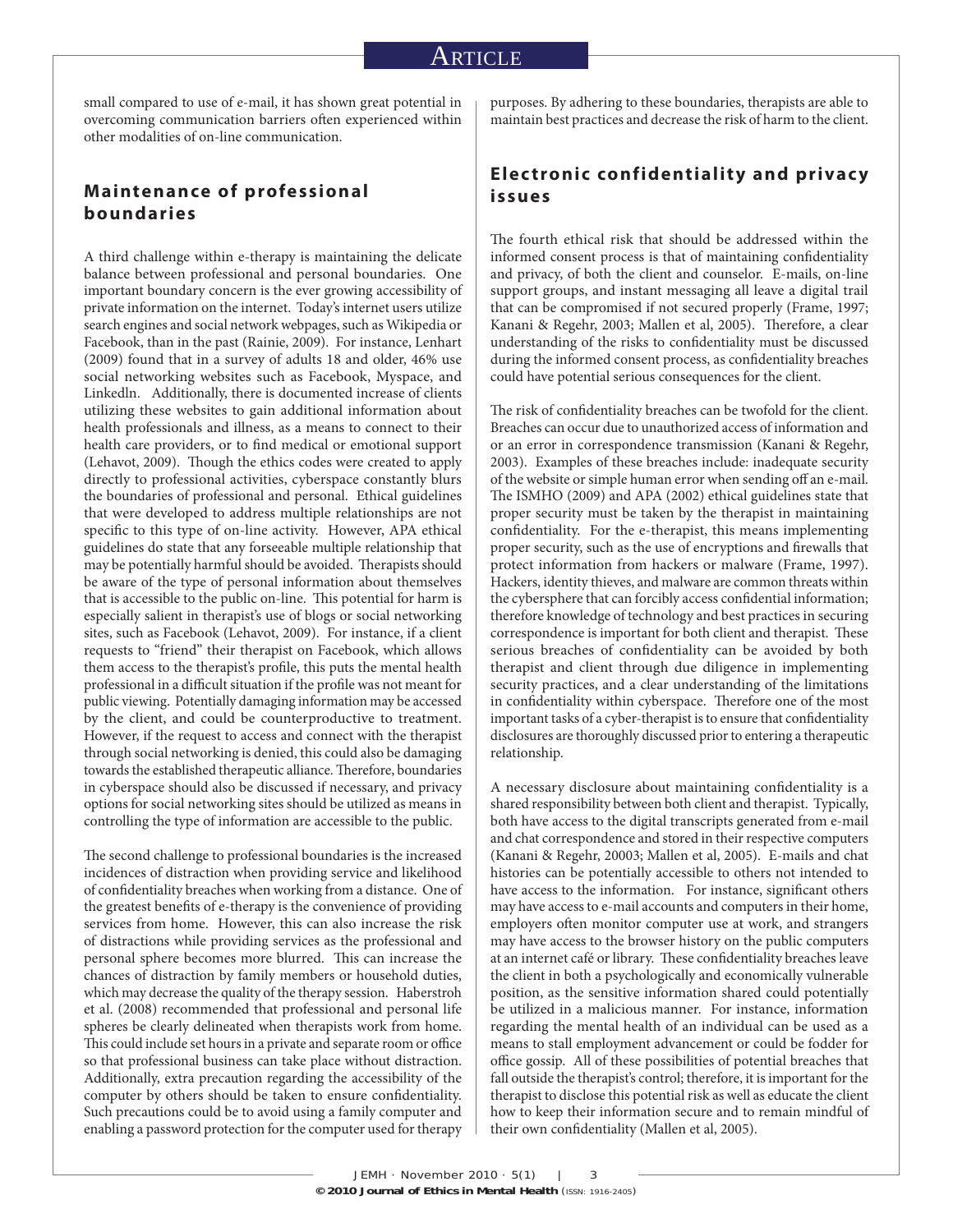### ARTICLE

#### **Interruption of therapy due to technological problems**

The last risk that should be included during the informed consent process is the potential of interrupting therapy due to technological problems. This is an inherent and unique problem of e-therapy, as it is foreseeable that servers may crash, equipment may malfunction, or there may be a loss of internet connection. APA (2002) code of ethics states that therapists should make a reasonable effort to plan with the client on emergency plans for alternative continued services if e-therapy services are interrupted. The ISMHO (2009) ethical guidelines address this concern more specifically by stating that clients should be informed of safeguards to service interruption, alternative contact information for the therapist, procedures in case of emergency, and local therapists who can act as back-up in case of interruption. Without these precautions, interruption of therapy may cause undue harm towards the client if he or she urgently needs to speak with the therapist.

### **Discussion**

Therapists should become familiar with these unique risks of e-therapy and be prepared to discuss these concerns with the client during the informed consent process.

While this paper only presented five common ethical dilemmas faced by e-therapists, the number of ethical concerns is likely to expand as this method of service delivery becomes more popular and technology continues to evolve. Though FtF counseling may never be fully replaced by e-therapy, it is likely that most therapists will have the opportunity to incorporate e-therapy into their practice.

Because e-therapy is becoming more popular, it is important for ethical concerns to be consistently enforced to ensure the safety of clients. Shaw & Shaw (2006) found that less than half of the online counselor websites surveyed followed the accepted American Counseling Association's ethical guidelines. This information is disconcerting, as this puts both client and counselor at a higher risk of harm and is damaging to the reputation of the field as a whole. One contributor to this problem is the inconsistency between the various professional organizations that outline the necessary ethnical guidelines for e-therapy, as well as how they enforce these ethical guidelines. For instance, APA guidelines only recently changed their wording to be more inclusive of electronic use. However, the organization's effort in addressing the ethical needs of this growing modality pales in comparison to the American Counseling Association's (ACA) changes and inclusion of e-therapy ethical guidelines. Though ACA has more specific guidelines that address e-therapy, it is still not comprehensive. As e-therapy is a continually emerging modality, therapists are encountering professional ethical guidelines which may not address all the concerns of providing counseling on-line. It is imperative that in-depth and updated guidelines be considered for inclusion on all the major psychological association's ethical guidelines. By raising consciousness about these issues within the professional field, this will allow e-therapy to grow into a stronger and safer method of service provision.

#### **References:**

- American Counseling Association (2005). *ACA code of ethics*. Retrieved from http://www.counseling.org/Files/FD.ashx?guid=ab7c1272- 71c4-46cf-848cf98489937dda
- APA (2010). Telepsychology is on the rise. *Monitor on Psychology*. 41, 11.
- Alcaniz, M., Botella, C., Banos, R.M., Zaragoza, I., & Guixeres, J. (2009) The intelligent e-therapy system: A paradigm for telepsychology and cybertherapy. *British Journal of Guidance & Counselling*, 37, 287-296.
- Allenman, J.R., (2002) Online counseling: The internet and mental health treatment. *Psychotherapy: Theory/Research/Practice/ Training*, 39, 199-209.
- American Psychological Association (2002). *Ethical principles of psychologists and code of conduct*. Washington, DC. : Author
- Fox, L. (2009, October 26) The social life of health information. Retrieved from http://www.pewinternet.org/Presentations/2009/39- ePatientConnections.aspx
- Frame, M.W. (1997) The ethics of counseling via the internet. The *Family Journal*. 5, 328-330.
- Grohol, J.M. (1999). Best practices in etherapy. Retrieved from http://psychcentral.com/best/best3.htm.
- Haberstroh, S., Parr, G., Bradly, L., Morgan-Fleming, B., & Gee, R. (2008). Facilitating online counseling: Perspectives from counselors in training. *Journal of Counseling & Development*, 86, 460-470.
- International Society of Mental Health Online(2009). *Suggested principles for the online provision of mental health services*. Retrieved on from
- Kanani, K.,& Regehr, C. (2003). Clinical, ethical, and legal issues in e-therapy. Families in Society: The Journal of Contemporary *Human Services*, 84, 155-162. http://www.ismho.org/suggestions. asp
- Lehavot, K. (2009). "MySpace" or yours? The ethical dilemma of graduate students' personal lives on the internet. *Ethics & Behavior*, 19, 129-141.
- Lenhart, A. (2009, October 8). *The democratization of online social networks*. Retrieved from http://www.pewinternet.org/ Presentations/2009/41--The-Democratization-of-Online-Social-Networks.aspx
- Mallen, M.J., Vogel, D.L., & Rochlen, A.B. (2005). The practical aspects of online counseling: Ethics, training, technology, and competency. *The Counseling Psychologist*, 33, 776-818.
- Metonia (2009). The ABC's of "Internet Therapy" Retrieved from http://www.metanoia.org/imhs/isitforyou.htm
- Oravec, J. (2000). Online counseling and the internet: Perspectives for mental health care supervision and education. *Journal of Mental Health*, 9, 2, 121-135.
- Pew Internet & American Life Project (2009, June 11). 61% of American adults look online for health information. [Press release]. Retrieved from http://www.pewinternet.org/Press Releases/2009/The-Social-Life-of-Health-Information.aspx
- Postel, M.G., Haan, H.A., & Jong, C.A.D (2008) E-therapy for mental health problems: A systematic review. *Telemedicine and e-health*, 14, 706-714.
- Shaw, H.E., & Shaw, S.F. (2006). Critical ethical issues in online counseling: Assessing current practices with an ethical intent checklist. *Journal of Counseling & Development*, 84, 41 53.
- Skinner, A., & Zack, J.S. (2004). Counseling and the internet. *American Behavioral Scientist*, 48, 434-446.